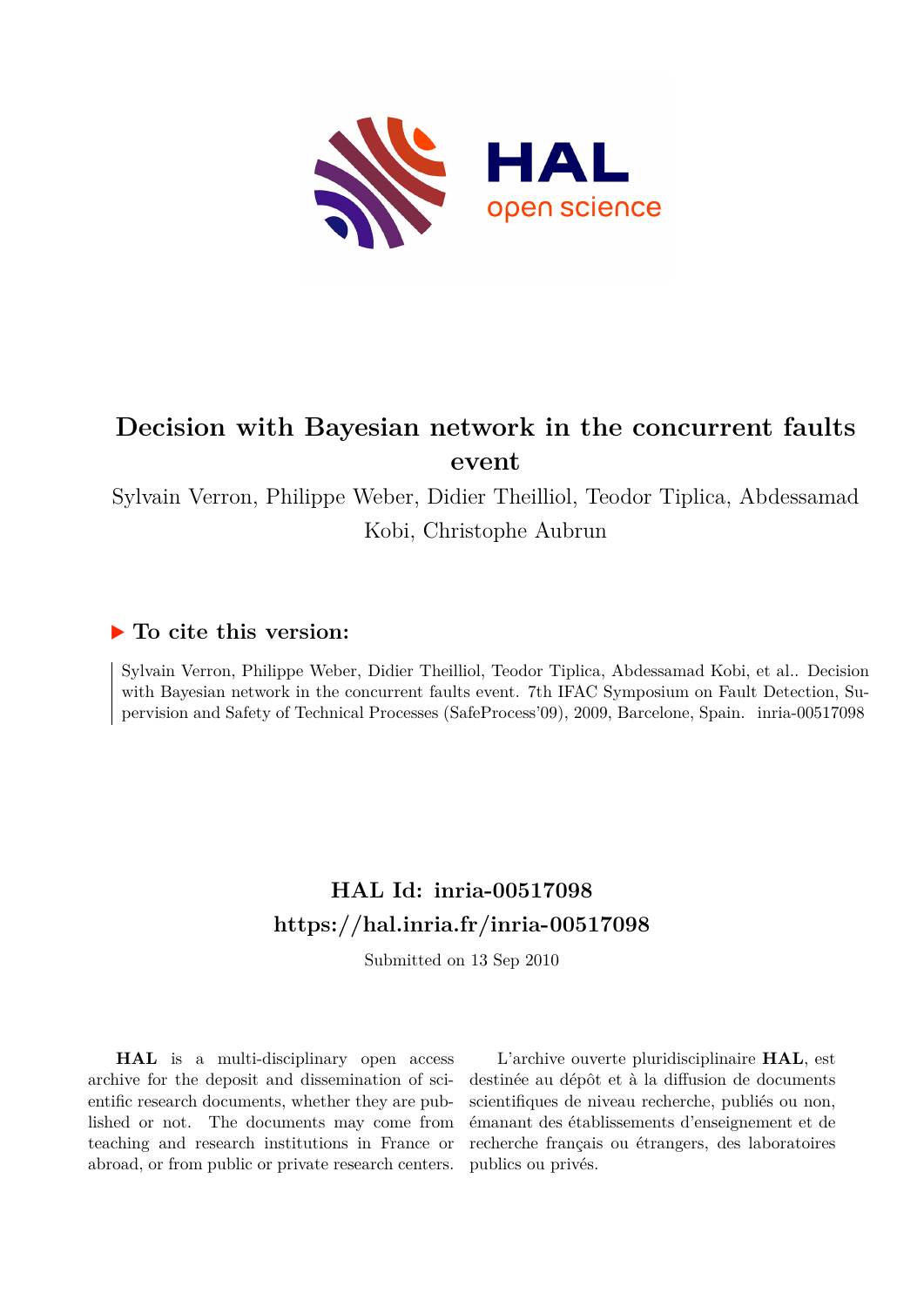# Decision with Bayesian network in the concurrent faults event

Sylvain Verron <sup>∗</sup> Philippe Weber ∗∗ Didier Theilliol ∗∗ Teodor Tiplica <sup>∗</sup> Abdessamad Kobi <sup>∗</sup> Christophe Aubrun ∗∗

<sup>∗</sup> LASQUO/ISTIA, 49000 Angers, France (Tel: (33) 241 226 533; email:{sylvain.verron,teodor.tilplica,abdessamad.kobi}@univ-angers.fr). ∗∗ Centre de Recherche en Automatique de Nancy (CRAN), 54506 Vandoeuvre, France (Tel: (33) 383 684 465; e-mail:{philippe.weber,didier.theilliol,christophe.aubrun}@cran.uhpnancy.fr)

Abstract: The purpose of this article is to present a new method for process diagnosis with Bayesian network. The interest of this method is to propose a new structure of Bayesian network allowing to diagnose a system with the model-based framework or with the data-driven framework. A particular interest of the proposed approach is the use of continuous nodes in the network in order to evaluate the status of the process. The effectiveness and performances of the method are illustrated on a heating water process corrupted by various faults.

Keywords: Sensor and actuator faults; Statistical methods

### 1. INTRODUCTION

Nowadays, industrial processes are more and more complex (lots of sensors and actuators). Consequently, an important amount of data can be obtained from a process. A process dealing with many variables can be named multivariate process. But, the monitoring of a multivariate process cannot be reduced to the monitoring of each process variable because the correlations between the variables have to be taken into account. Process monitoring is an essential task. The final goal of the process monitoring is to reduce variability, and so, to improve the quality of the product (Montgomery [1997]). The process monitoring comprises four procedures: fault detection (decide if the process is under normal condition or out-of-control); fault identification (identify the variables implicated in an observed out-of-control status); fault diagnosis (find the root cause of the disturbance); process recovery (return the process to a normal status).

Three major kinds of approaches exist for process monitoring (Chiang et al. [2001]): data-driven, model-based and knowledge-based. Theoretically, the best method is the model-based one because this method constructs mathematic models of the process. But, for large systems (lots of inputs, outputs and states), obtaining detailed and reliable models is very difficult. In the knowledge-based category are placed methods based on qualitative models like fault tree, FMECA, expert systems (Venkatasubramanian et al. [2003]). Finally, data-driven methods are techniques based on rigorous statistical development of process data.

The purpose of this article is to present a new method for the diagnosis of faults in industrial systems. This method is based on Bayesian networks. The major interest of this method is the diagnosis of the system when multiple faults occurred simultaneously. Moreover, this method is general

enough in order to be applicable for model-based fault diagnosis and for data-driven fault diagnosis.

The article is structured in the following manner. In section 2, we introduce the fault diagnosis framework, and briefly detail the model-based fault diagnosis approach, the data-driven fault diagnosis approach, and give some links between these two approaches. The section 3 presents some previous works about the use of Bayesian networks for both approaches of fault diagnosis (model-based and data-driven). In section 4, we propose a new method for fault diagnosis using Bayesian networks, and evaluate it on an heating water process in section 5. Finally, section 6 concludes on interests and limitations of this method, and presents some perspectives of the fault diagnosis with Bayesian networks.

#### 2. FAULT DIAGNOSIS FRAMEWORK

### 2.1 Model-based fault diagnosis

In the model-based fault diagnosis, an analytical model of the process is exploited. For each sample instant, the model gives the normal (fault free) value of each sensors or variables of the system. At this step, residuals are generated. Residuals are defined as the difference between a measurement and the corresponding reference value estimated with the model of the fault-free system (Fig. 1).

While a single residual is sufficient to detect a fault, a set of residuals is required for fault isolation. Several methods have been proposed in the literature to generate structured residuals and to perform the fault diagnosis (Isermann and Ball [1996]). One of the most popular methods is the observer-based design (Patton et al. [2000]). The causal knowledge-based addressed in (Montmain and Gen-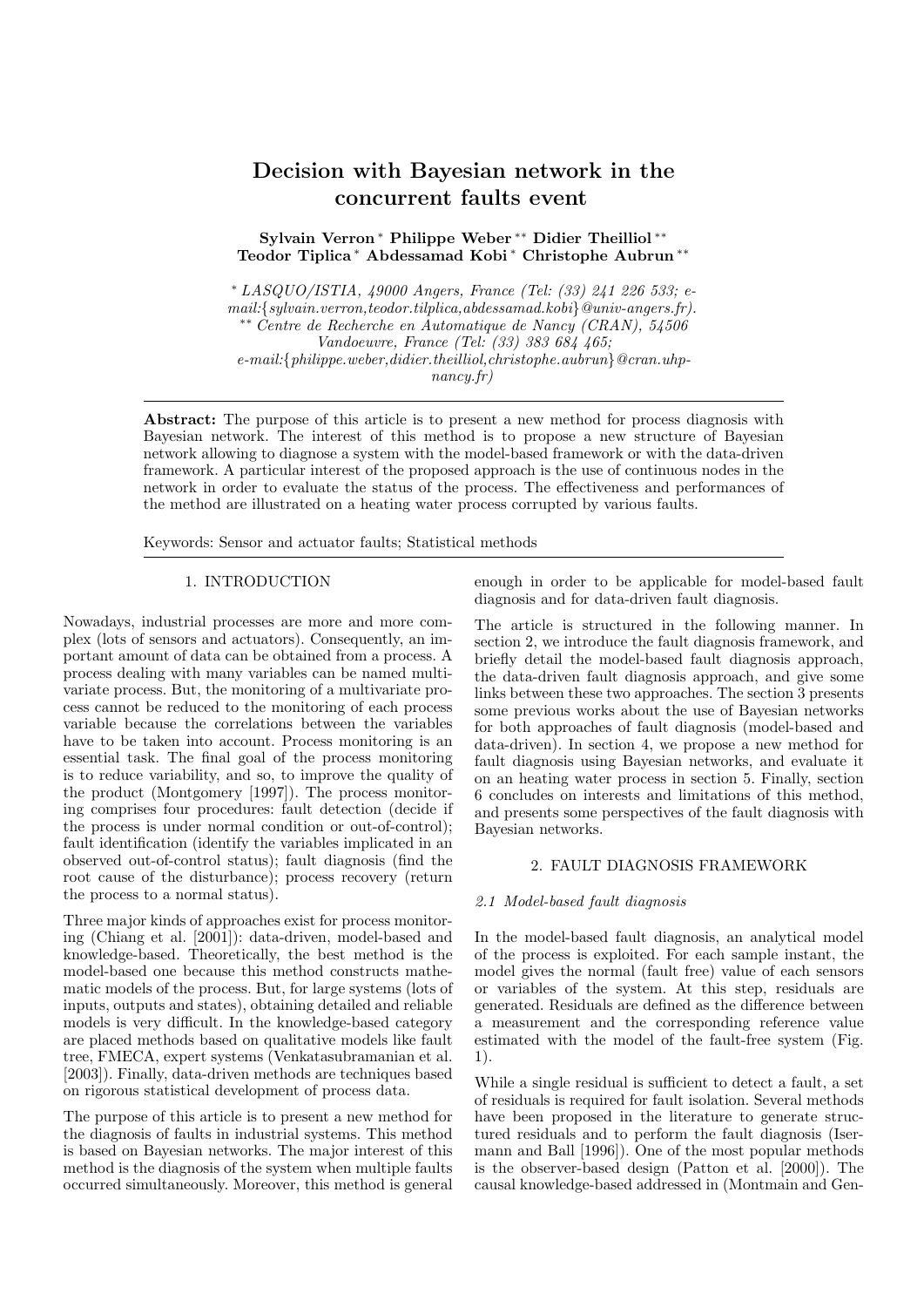

Fig. 1. Illustration of residuals generator

til [2000]) deals with the complexity of large scale systems. Another way to generate structured residuals is to develop models having an appropriate structure. The structured residuals may be generated by parity equations from the input-output model, or balance equations (chapters 6 and 9, Gertler [1998]). The objective is to decouple the faulty effects from each residual. Each residual is designed so that it is sensitive to different faults or subsets of faults.

Once the residuals generated, the fault diagnosis is based on their evaluations. A classical assumption is that the model of the process is defined in such a way that each residual, in the fault-free case, follows a Gaussian distribution. So, statistical hypotheses tests are generally used in order to decide if a residual is significant (fault in the process) or not (no fault in the process):

- H0 : the residual is not affected by a fault;
- H1 : the residual is corrupted by a fault.

This statistical test implicates two possible errors:  $\alpha$  (error of the first kind) giving false alarm rate of the test; and  $\beta$ (error of the second kind) giving the missed detection rate (Basseville and Nikiforov [1997]) of the test. An illustration of the test and the associated errors are given on the Fig. 2.



Fig. 2. Illustration of the error of the first kind  $\alpha$  and error of the second kind  $\beta$ 

For a given residual,  $u_i$  represents the status of the residuals (symptoms):  $u_j$  is equal to "0" when the residual signal is closer to zero in some sense and equal to "1" otherwise.

Several approaches have been proposed to generate structured residuals and consequently to generate the incidence matrix (Frank [1990]). Let us consider the following example where three different faults  $(F1, F2 \text{ and } F3)$  can be isolated by designing three symptoms  $u_1$ ,  $u_2$  and  $u_3$  (Table 1).

In the Table 1, a "1" denotes that a symptom  $uj$  is sensitive to a fault  $(F1, F2 \text{ or } F3)$ , while a  $\overline{0}$  denotes insensitivity to a fault. This table is called an incidence

|                           | F1 | F2           | F3 |  |
|---------------------------|----|--------------|----|--|
| u1                        |    |              |    |  |
| 1/2                       |    | $\mathbf{0}$ | 0  |  |
| u3                        |    | $^{\circ}$   |    |  |
| Table 1. Incidence matrix |    |              |    |  |

matrix and can be considered as an a priori knowledge. Each column of the incidence matrix represents a fault signature: the vector  $[0 \ 1 \ 1]^T$  corresponds to the signature of the faulty element F1.

# 2.2 Data-driven fault diagnosis

In the data-driven fault diagnosis, the diagnosis procedure can be seen as a classification task (Chiang et al. [2001]). Indeed, today's processes give many measurements. These measurements can be stored in a database when the process is in fault-free case, but also in the case of identified fault. Assuming that the number of types of fault (classes) and that the belonging class of each observation is in the database (learning sample), the fault diagnosis can be viewed as a supervised classification task whose objective is to class new observations to one of the existing classes Denoeux et al. [1997].

For example, given a learning sample of a bivariate system with three different known fault as illustrated in the Fig. 3, we can easily use supervised classification to classify a new faulty observation.



Fig. 3. Bivariate system with three different known faults

Many classifiers have been developed, we can cite FDA (Fisher Discriminant Analysis) (Duda et al. [2001]), SVM (Support Vector Machine) (Vapnik [1995]), kNN (knearest neighborhood) (Cover and Hart [1967]), ANN (Artificial Neural Networks) (Duda et al. [2001]) and Bayesian classifiers (Friedman et al. [1997]).

One of the major problem of the classification techniques for the fault diagnosis is the assumption that only one fault can occur simultaneously. This is a problem because, in many situations, multiple faults can occurred at the same time. A possibility to obtain a diagnosis taking into account multiple faults occurrence is to use statistical tests like  $T^2$  control chart (Hotelling [1947]) on each classes of known fault (Verron et al. [2008]). But, for this case, a lot of data is needed.

#### 2.3 Linkings

As we have seen in previous sections, data-driven or model-based diagnosis use hypotheses tests in order to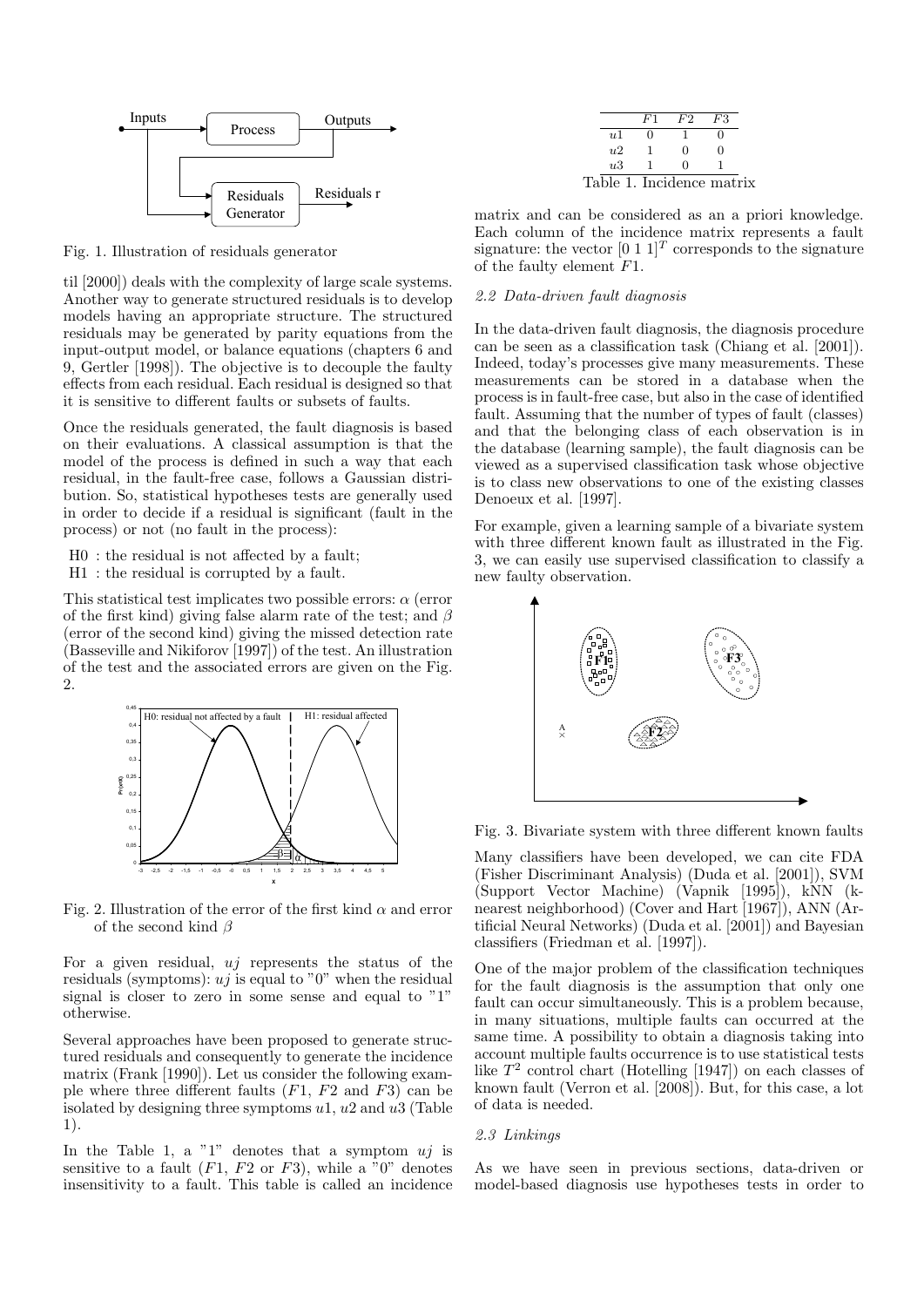decide if a symptom is present in the process. Knowing the different symptoms of the process, a decision can be made with the help of the incidence matrix. In the datadriven approach, inputs of the statistical tests are directly the variables of the process or computed features from the variables (like principal component analysis (Jackson [1985])). In the case of the model-based fault diagnosis, inputs of the statistical tests are the residuals obtained from the residuals generator. However, in each case, an assumption is made on the data (the residuals or directly the variables). This assumption is that the data follows normal (Gaussian) distribution. So, in the two approaches, statistical tests implicating Gaussian variables is needed.

Gaussian variables are continuous variables, but symptoms and decisions are discrete variables. An interesting tool allowing to treat these two kinds of variables is the Bayesian network. Moreover, some approaches for the fault diagnosis using Bayesian networks (model-based and datadriven approaches) have already been developed.

A Bayesian Network (BN) (Jensen [1996]) is an acyclic graph where each variable is a node (that can be continuous or discrete). Edges of the graph represent dependences between linked nodes. A formal definition is given here:

A Bayesian network is a triplet  $\{G, E, D\}$  where:

- $\{G\}$  is a directed acyclic graph,  $G = (V, A)$ , with V the ensemble of nodes of G, and A the ensemble of edges of G,
- $\{E\}$  is a finite probabilistic space  $(\Omega, Z, p)$ , with  $\Omega$  a nonempty space, Z a collection of subspace of  $\Omega$ , and p a probability measure on Z with  $p(\Omega) = 1$ ,
- {D} is an ensemble of random variables associated to the nodes of G and defined on E such as:

$$
p(V_1, V_2, \dots, V_n) = \prod_{i=1}^n p(V_i|C(V_i))
$$
 (1)

with  $C(V_i)$  the ensemble of causes (parents) of  $V_i$  in the graph G.

# 3. PREVIOUS WORKS WITH BAYESIAN NETWORKS

#### 3.1 Model-based fault diagnosis

In (Weber et al. [2006]), authors propose a Bayesian network in order to model the incidence matrix and the associated decision given the different symptoms of the system. Before to expose this method, we define Bayesian network. The relationship between symptoms and faults are represented by a graph. Obviously a fault can be considered as the cause of the residual deviation. Therefore, some connections can be established from the fault to the symptoms in order to define the relation of causality between fault occurrence and the symptom states. Whereupon, a Bayesian network can define directly an incidence matrix  $D(n, j)$ . Let us consider two incidence matrices that represent two different cases of possible isolability conditions (Fig. 4). The modelling of the incidence matrices with Bayesian networks is given under the two incidence matrices.



Fig. 4. Modelling of incidence matrices with BN

The proposed structure is interesting. But, this technique implicates a loss of information (Dougherty et al. [1995]). Indeed, inputs of the networks are not the residuals (continuous values), but the symptoms (discrete values obtained from the results of statistical tests).

# 3.2 Data-driven fault diagnosis

In (Verron et al. [2007]), authors have demonstrated that a  $T^2$  control chart (Hotelling [1947]) could be modelled with a Bayesian network. For that, two nodes are used: a Gaussian multivariate node  $X$  representing the data and a bimodal node F representing the state of the process. The bimodal node  $F$  has the following modalities:  $IC$  for in control and OC for out-of-control. Assuming that  $\mu$ and  $\Sigma$  are respectively the mean vector and the variancecovariance matrix of the process, the process can be monitored with the following rule: if  $P(\overline{IC}|x) < P(IC)$ then the process is out-of-control (a fault has occurred in the process). This Bayesian network is represented on the Fig. 5, where the conditional probabilities tables for each node are given.



Fig. 5. Control chart with Bayesian network

The coefficient c implicated in the modelling of the control chart by Bayesian network (Fig. 5) is the root (different of 1) of the following equation (Verron et al. [2007]):

$$
1 - c + \frac{pc}{LC} \ln(c) = 0 \tag{2}
$$

where  $p$  is the dimension (number of variables) of the system to monitor, and CL is the control limit of the equivalent  $T^2$  control chart. Very often,  $CL$  is equal to  $\chi^2_{\alpha,p}$ , the quantile at the value  $\alpha$  of the distribution of the  $\chi^2$  with p degree of freedom (Montgomery [1997]). So,  $\alpha$ allows to tune the false alarm rate of the control chart.

# 4. THE PROPOSED APPROACH

In this section, we propose a new structure of Bayesian network for the fault diagnosis of systems. This new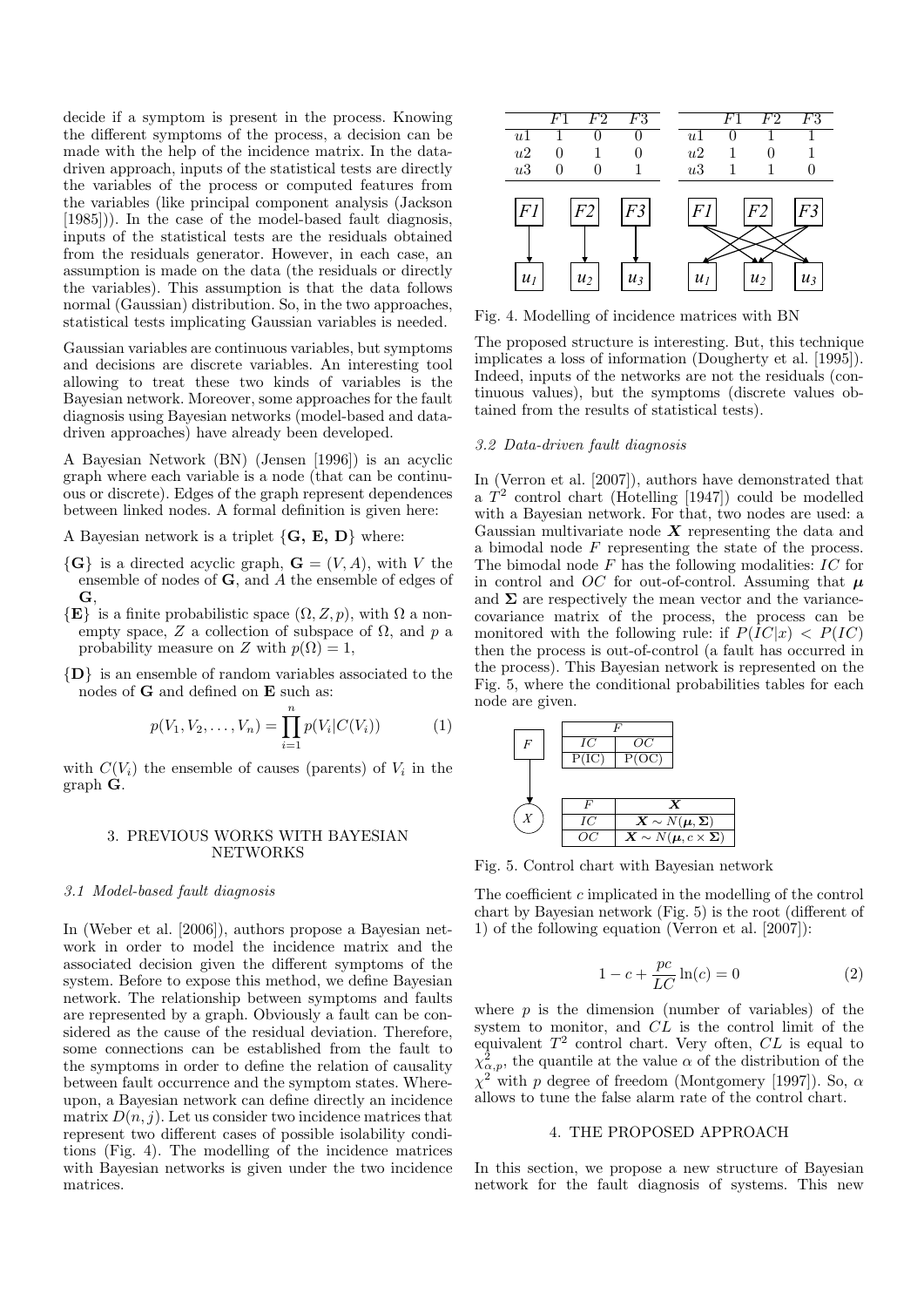structure is based on the association of the two previous works presented in the last section.

As we have already described, the approach of (Weber et al. [2006]) uses the symptoms (results of hypotheses tests) as observations for the network. But, as the symptoms is discretized (a continuous measure is transformed in "0" or "1"), this method loses some information from the process. So, a more interesting technique is to treat the continuous values (values of the residuals) directly in the network. This procedure has two advantages. Firstly, as we have said before, no information is lost. Secondly, the task of hypotheses tests is directly made in the network, and so the evaluation of residuals is transparent.

For this approach, we can use the modelling of control chart in a Bayesian network. Indeed, as demonstrated in (Montgomery [1997]), a control chart is a suite of hypotheses tests. The control chart previously presented is a multivariate control chart (taking into account multivariate data). However, the univariate case is simply a specific case of the multivariate control chart. So, the following structure (Fig. 6) is proposed in order to deal directly with the residuals of the analytical model. This is the structure of the right incidence matrix of the Fig. 4.



Fig. 6. The proposed structure

The Conditional Probabilities Table (CPT) of the two different types of nodes (discrete and continuous) are given in Tables 2 and 3.

| OC<br>10<br>P(OC)<br>P(IC) |  |  |  |  |
|----------------------------|--|--|--|--|
|                            |  |  |  |  |
|                            |  |  |  |  |

Table 2. CPT of the discrete nodes

| Fŀ    | $F_{k+1}$ |                                                                                           |
|-------|-----------|-------------------------------------------------------------------------------------------|
| IС    | IС        | $\overline{r3 \sim \mathcal{N}(\mu_{ri}, \sigma_{ri}^2)}$                                 |
| IС    | OC        | $\overline{r3 \sim \mathcal{N}}(\mu_{ri}, c_{\alpha\%} \times \underline{\sigma}_{ri}^2)$ |
| OC    | IС        | $\overline{r_3} \sim \mathcal{N}(\mu_{ri}, c_{\alpha\%} \times \sigma_{ri}^2)$            |
| OC    | OC        | $r3 \sim \mathcal{N}(\mu_{ri}, c_{\alpha\%} \times \sigma_{ri}^2)$                        |
| ملططا |           |                                                                                           |

Table 3. CPT of the continuous nodes

In Table 3,  $\mu_{ri}$  and  $\sigma_{ri}$  are respectively the mean and the standard deviation of the residual  $r_i$  for the free-fault conditions. We also precise that  $c_{\alpha\%}$  is the coefficient c (equation 2) for a false alarm rate of  $\alpha$  percent. Values of  $c_{\alpha\%}$  for different  $\alpha$  are given in Table 4.

| $\alpha$       |                                                          | 0.1 | 0.05 | 0.02 | 0.01 | 0.005                                                           | $\perp$ 0.0027 |
|----------------|----------------------------------------------------------|-----|------|------|------|-----------------------------------------------------------------|----------------|
| $c_{\alpha\%}$ |                                                          |     |      |      |      | $11.93$   $42.57$   $218.58$   $754.54$   $2634.50$   $8092.96$ |                |
|                | Table 4. Values of $c_{\alpha\%}$ for different $\alpha$ |     |      |      |      |                                                                 |                |

An other interesting aspect of the proposed approach is the fact that we can use this model for both: modelbased fault diagnosis, and also data-driven fault diagnosis. Indeed, instead to input the residuals into the network, we can input directly the measurement of the process. But, in this data-driven case, continuous variables can have correlations between them. So, in this case, correlations will be represented as edges between the correlated variables. One commonly used data-driven algorithm for this structure learning is called PC (Spirtes et al. [1993]), which uses a series of statistical significance tests of conditional independence. For Gaussian nodes, PC uses the tests of partial correlation with Fisher's z-transform (Kalisch and Buhlmann [2007]).

#### 5. APPLICATION

#### 5.1 Process description

To illustrate our approach, we proposed to consider a simulation example: a heating water process. The process is presented in Fig. 7.



Fig. 7. The studied system: a heating water process

It is composed of a tank equipped with two heating resistors  $R_1$  and  $R_2$ . The inputs are the water flow rate  $Q_i$ , the water temperature  $T_i$  and the heater electric power  $P$ . The outputs are the water flow rate  $Q_0$  and the temperature  $T$  which is regulated around an operating point. The temperature of the water  $T_i$  is assumed to be constant. The objective of the thermal process is to assure a constant water flow rate with a given temperature. In this analysis only sensor and components failures are considered: level sensor  $H$ , output temperature sensor  $T$ and output flow rate sensor  $Q_0$ . The detailed mathematical model of the simulated system can be found in (Weber et al. [2008]). From model-based fault diagnosis, a classical observer scheme approach is considered. Based on a state space representation of the system around an operating condition where output vector is equal to  $[H \ T]^T$  and input vector  $[Q_i \ P]^T$ , structured residual are generated and evaluated in order to detect when H level sensor or T temperature sensor faults occur. Moreover according to the physical equation between output flow rate  $Q_0$  and liquid level  $H$ , other residual could be established, the fault incidence matrix is defined in Table 5.

# 5.2 Construction of the bayesian network

Based on the incidence matrix of the process (Table 5), the structure of the bayesian network for the diagnosis of the heating water process is constructed (Fig. 8). We precise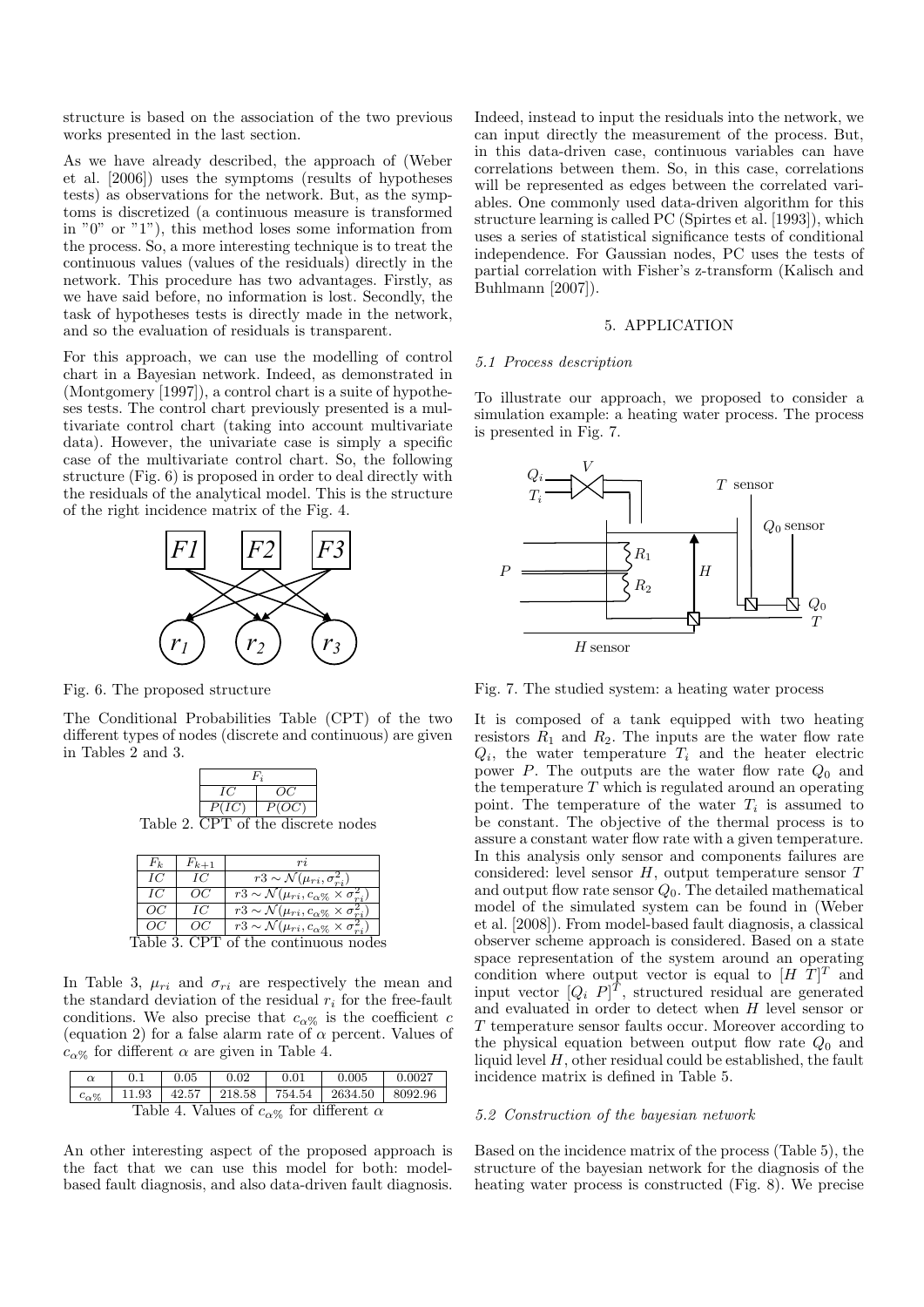

 $r_1$   $(r_2)$   $(r_3)$ Fig. 8. Bayesian network for the fault diagnosis of the

heating water process

that in both cases (model-based fault diagnosis and datadriven fault diagnosis) the incidence matrix is the same.

We define the different conditional probabilities tables (CPT) as indicated in Tables 6, 7 and 8. We precise that for each discrete node (the different faults), we have decided to place the a priori probabilities to 0.5. So, it signifies that if an a posteriori probability of a fault is greater than 0.5, then this fault is detected in the process. Concerning the continuous node, we have decided that in the case of a sole conditional fault under the residual, we adopt an  $\alpha$ of 2%, but in the case of more faults, we adopt 1% (see Table 8).

|     | T, H & $Q_0$ |  |
|-----|--------------|--|
|     | OC           |  |
| 0.5 | 0.5          |  |

Table 6. CPT of the nodes T, H and  $Q_0$ 

| $T$ or $H$ | $r1$ or $r2$                                                  |  |
|------------|---------------------------------------------------------------|--|
|            | $ri \sim \mathcal{N}(\mu_{ri}, \sigma_{ni}^2)$                |  |
|            | $ri \sim \mathcal{N}(\mu_{ri}, c_{2\%} \times \sigma_{ri}^2)$ |  |
|            | Table 7. CPT of the nodes $r1$ and $r2$                       |  |

| Н                             |                                                               | r3                                                                        |  |
|-------------------------------|---------------------------------------------------------------|---------------------------------------------------------------------------|--|
| IС                            | IС                                                            | $r3 \sim \mathcal{N}(\mu_{r3}, \sigma_{r3}^2)$                            |  |
| IС                            | OC.                                                           | $r3 \sim \mathcal{N}(\mu_{r3}, c_{2\%} \times \sigma_{r3}^2)$             |  |
| OC.                           | IС                                                            | $\overline{r_3} \sim \mathcal{N}(\mu_{r3}, c_{2\%} \times \sigma_{r3}^2)$ |  |
|                               | $r3 \sim \mathcal{N}(\mu_{r3}, c_{1\%} \times \sigma_{r3}^2)$ |                                                                           |  |
| Table 8. CPT of the node $r3$ |                                                               |                                                                           |  |

In the case of the data-driven fault diagnosis, we have exactly the same structure and conditional probabilities tables, except that parameters  $\mu_{ri}$  and  $\sigma_{ri}$  are replaced by  $\mu_{xi}$  and  $\sigma_{xi}$  for  $i = 1, 2, 3$ .

We have simulated the process under the following scenario:

- Samples 1 to 9: the system is in a fault-free case.
- Samples 10 to 14: a bias on the sensor  $Q_0$  is assumed to occur after sample k=9 and to vanish after sample  $k = 14$ .
- Samples 15 to 27: the system is in a fault-free case.
- Samples 28 to 40: T and H sensors faults are supposed to occur simultaneously after sample k=27.

All the simulations have been made with Matlab/Simulink and the BNT (BayesNet Toolbox) developed by Murphy (Murphy [2001]).

#### 5.3 Results

The results of the simulation are given on the following graphs (Fig. 9). These graphs represent the respective a posteriori probabilities of each fault, given the observations  $(r \text{ or } x)$ . For a given observation instant and a given fault, if the a posteriori probability of the fault is greater than the a priori probability of the fault (here, fixed to 0.5), then we can say that the fault has occurred in the process.



Fig. 9. Results of the simulation

On the Fig. 9, on each graphs, straight lines represents the fixed a priori probabilities of each fault. So, these lines can be named decision limits. The first interesting remark is to view that there are very low variations between the model-based and the data-driven approaches. These variations are very low because faults of this system are very significant in the both cases (high steps on the residuals and on the variables). A detailed analysis is given here for each part of the simulation:

- Samples 1 to 9: no fault is diagnosed.
- Samples 10 to 14: the residual  $r_3$  (and variable  $x_3$ ) is affected. So, a fault is declared on  $Q_0$ . We can see that the probability of fault on H grows up (due to the relation between  $r_3$  (or  $x_3$ ) and the fault H), but